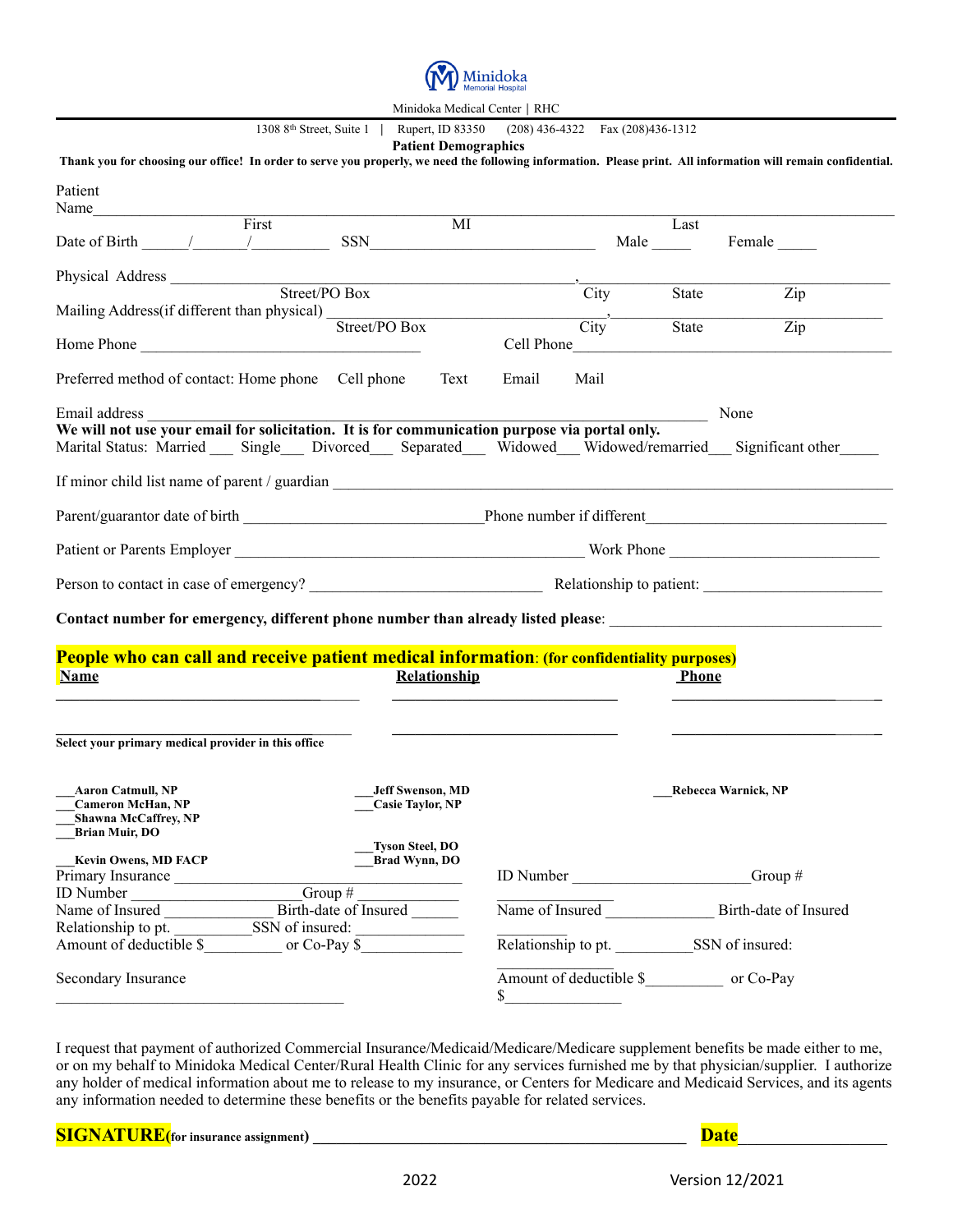I authorize release of any information concerning my (or my child's) health care, advice and treatment provided for the purpose of evaluating and administering claims for insurance benefits.

 $\bf{X}$  and  $\bf{X}$  and  $\bf{X}$  are  $\bf{X}$  and  $\bf{X}$  are  $\bf{X}$  and  $\bf{X}$  are  $\bf{X}$  and  $\bf{X}$  are  $\bf{X}$  **Consent to Treat/Signature of patient or responsible party** 

# **Minidoka Medical Center │ RHC**

1308 8th St. Ste 1 │ Rupert, ID 83350 P: 208- 436-4322 F: 208-436-1312

**Name: Name: Name: Name: Name: Name: Name: Name: Name: Name: Name: Name: Name: Name: Name: Name: Name: Name: Name: Name: Name: Name: Name: Name: Name: Name: Name: Name:** 

# *Consent for Photograph*

I consent to allow photography of myself for identification purposes, and for purposes of improving my medical care documentation (ie: wounds, lesions, etc).

# **Sign here**

# *AUTHORIZATION FOR TREATMENT*

 $\mathcal{L}_\text{max}$  and  $\mathcal{L}_\text{max}$  and  $\mathcal{L}_\text{max}$  and  $\mathcal{L}_\text{max}$ 

 $\mathcal{L}_\text{max}$  and  $\mathcal{L}_\text{max}$  and  $\mathcal{L}_\text{max}$  and  $\mathcal{L}_\text{max}$ 

 $\mathcal{L}_\text{max}$  and  $\mathcal{L}_\text{max}$  and  $\mathcal{L}_\text{max}$  and  $\mathcal{L}_\text{max}$ 

I hereby authorize, Minidoka Medical Center, and any assistants or associates that may be designated, to perform medical and hospital care to the above named patient

**Sign here**

# *Privacy Practices/Discrimination and Patient Rights and Responsibilities*

I have received/or declined copy of the Notice of Privacy Practices and Patient Rights and Responsibilities. I have been provided an opportunity to review this entire document. Minidoka Memorial Hospital and Medical Center will not discriminate against a patient because of race, color, national origin, religion, ability to pay, or because a patient is covered by a program such as Medicaid or Medicare. If you feel you are a victim of discrimination you have the right to file written complaint to the Compliance Officer. Forms are available in the business office.

# **Sign here**

# *Consent to use of answering machine, text and/or voicemail messaging/email*

I grant permission and consent to Minidoka Medical Clinic and its agents, assignees, and contractors (which may include third party debt collectors for past due obligations): (1) to contact me by phone at any number associated with me, whether provided by me or obtained on its own; (2) to leave messages for me and include in any such messages amounts owed by me; (3) to send me text message or emails using any email address or phone number associated with me, whether provided by me or obtained on its own; and (4) to use prerecorded/artificial voice messages and/or an automated telephone dialing system (an auto dialer) as defined by the Telephone Consumer Protection Act in connection with any communications made to me as provided herein or any related scheduled services and my account. I further agree to provide updated contact information in an effort to avoid unintended disclosures of my information and I accept and acknowledge that Minidoka Medical Clinic and its agents, assignees and contractors (which may include third party debt collectors for past due obligations) will treat any email address or phone number obtained as my private email or phone number that is not accessible by unauthorized third parties. I understand that these communications may result in charges to me by my mobile service provider, and are not encrypted. I understand that communication attempts will be made to my cellular phone during permitted calling hours based upon the time zone affiliated with the cellular phone number provided, unless notified otherwise. I understand that my refusal to provide the information described in this paragraph will not affect, directly or indirectly, my right to receive healthcare services.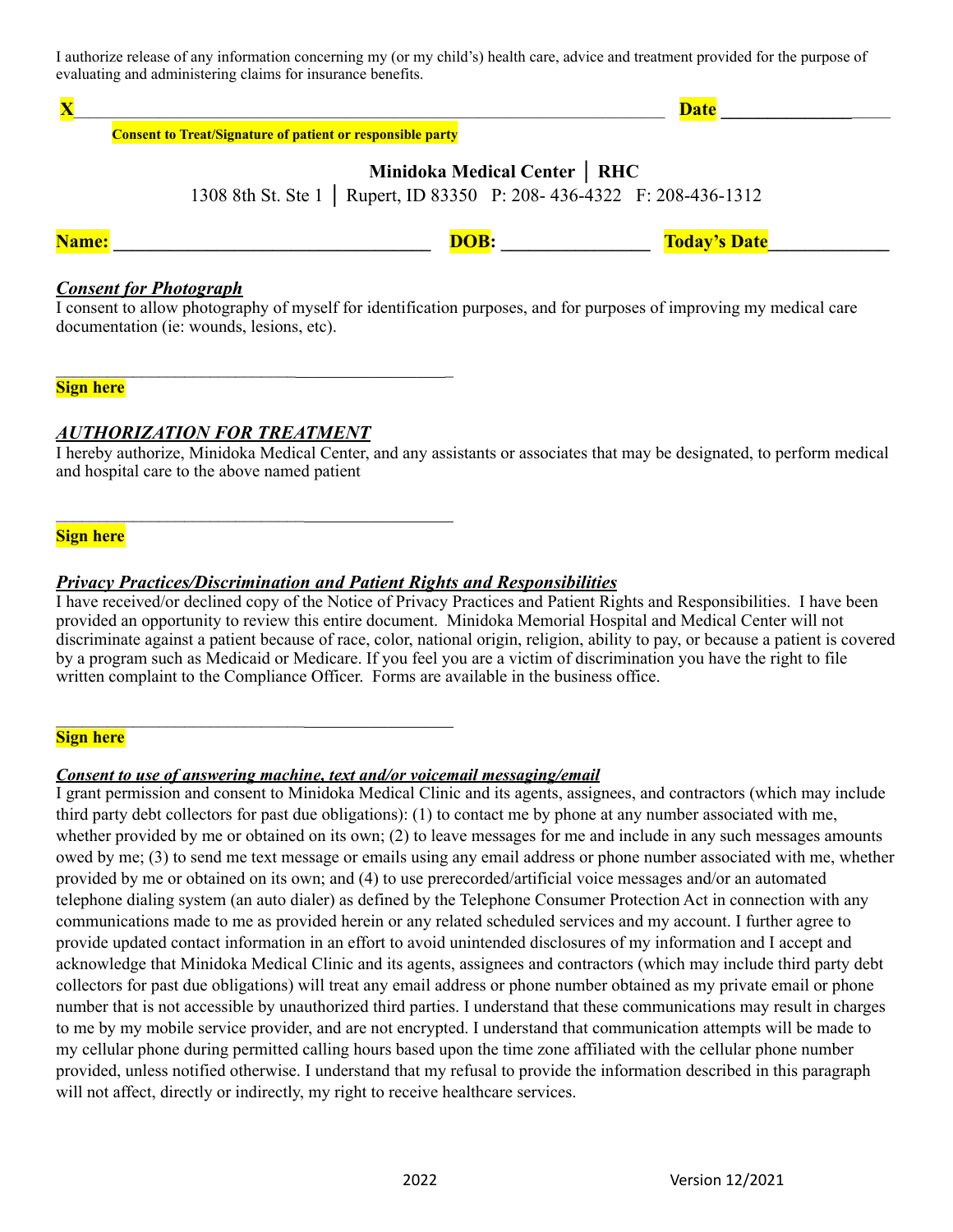

Minidoka Medical Center │ RHC

## *WHEN YOU ARE SEEN BY AN EMPLOYEE OR CONTRACTOR OF THE CLINIC, YOU HAVE THE RESPONSIBILITY TO:*

Treat the staff with consideration, respect and dignity.

Understand that your life-style does affect your health.

Take an active part in your health care.

Follow the agreed upon treatment plan. If you choose or are unable to follow the treatment plan, it is your responsibility to inform the Medical Provider.

Observe facility rules and regulations that are for the safety and consideration of all patients and staff.

Provide accurate and complete information about present complaints, past illnesses, hospitalizations, medications, advance directives (living wills or durable power of attorney), and other matters relating to your healthcare.

Report whether you understand a contemplated course of action and what is expected of you.

## *WHEN YOU ARE SEEN BY AN EMPLOYEE OR CONTRACTOR OF THE CLINIC, YOU HAVE THE RIGHT TO:*

Be treated with consideration, respect and dignity;

Have the confidentiality of your medical information protected, to have privacy act regulations enforced, and to have these areas of confidentiality explained to you in language you can understand;

Have privacy during case discussion, counseling & treatment;

Review your records in the presence of a healthcare professional;

Know the name and qualifications of staff providing your care;

Know your diagnosis, health problems, test results, the potential advantages and risks of treatment or procedures in language you can understand;

Expect that all services, treatment and counseling techniques will take place with your informed consent;

Participate in referral planning;

Have access to the patient comment procedure;

Refuse to participate in research.